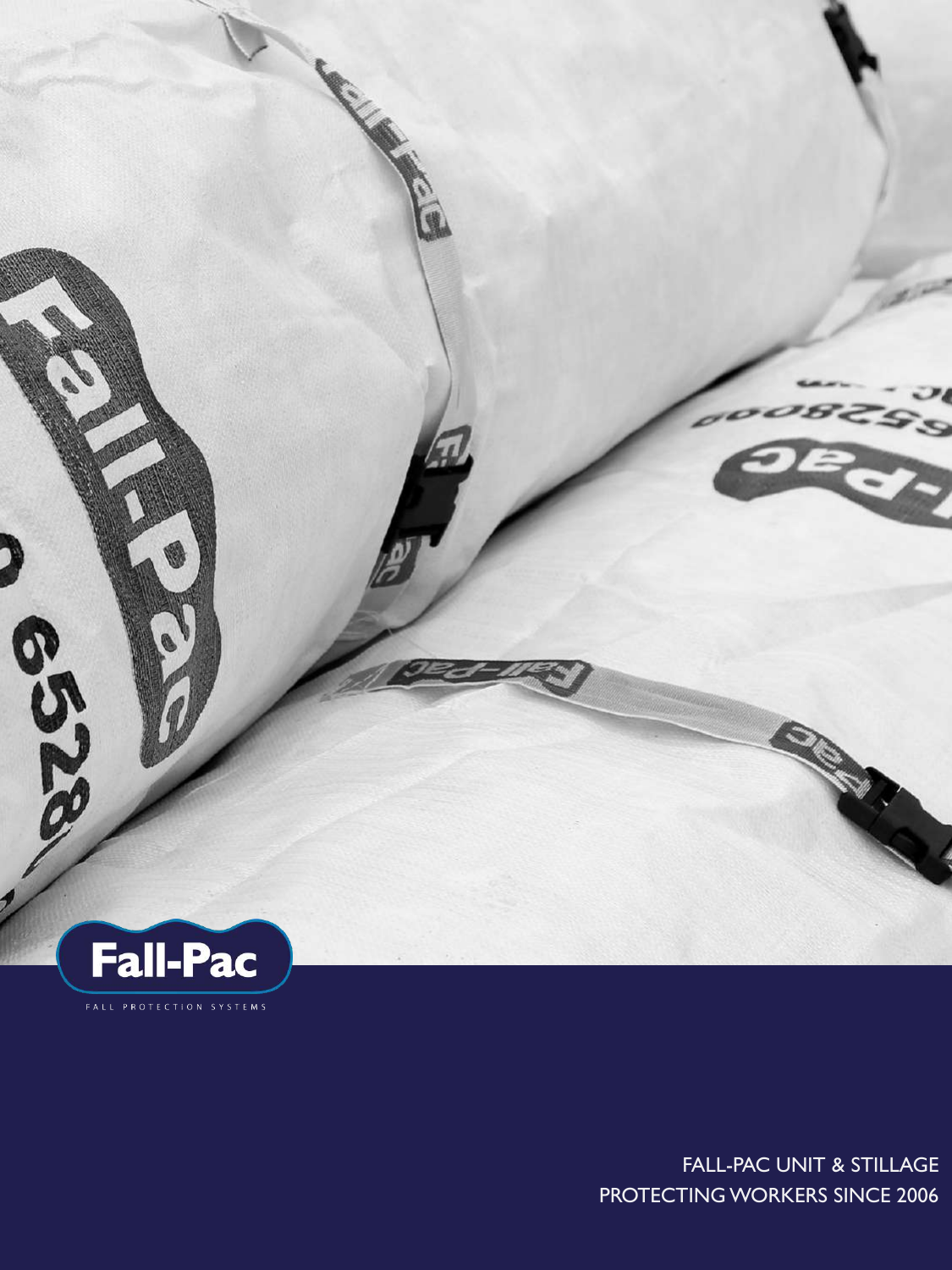

# **FALL-PAC UNIT** FALL-PAC UNIT



Fall-Pac Fall Arrest System units have been specifically designed to protect workers at risk of injury from heights.

The Fall-Pac unit delivers the perfect solution to a range of soft fall protection requirements. Our portable units weigh just 6 Kg each making them easy to transport and position on-site, and a simple one-click interlocking system means units can be installed in a matter of minutes.

Ideal for use in areas where space is at a premium or where manoeuvrability is key, Fall-Pac units offer optimum protection for anyone working at heights up to 2.7 meters per layer.

Units can also be doubled to create an elevated surface an additional layer reduces the potential fall by 644mm. Each Fall-Unit measures 2.5m x 644mm and will cover an area of 1.61m².

Fall-Pac units conform to the latest HSE Regulations and British Standards PAS59 guidelines and are also routinely tested at our unique in-house testing facility inWigan.

Manufactured in the UK, all Fall-Pac units are constructed from a high quality woven polypropylene outer casing with built-in UV inhibitors and a protective coating to reduce the risk of water ingress; a specially modified polystyrene is contained within.



www.fall-pac.com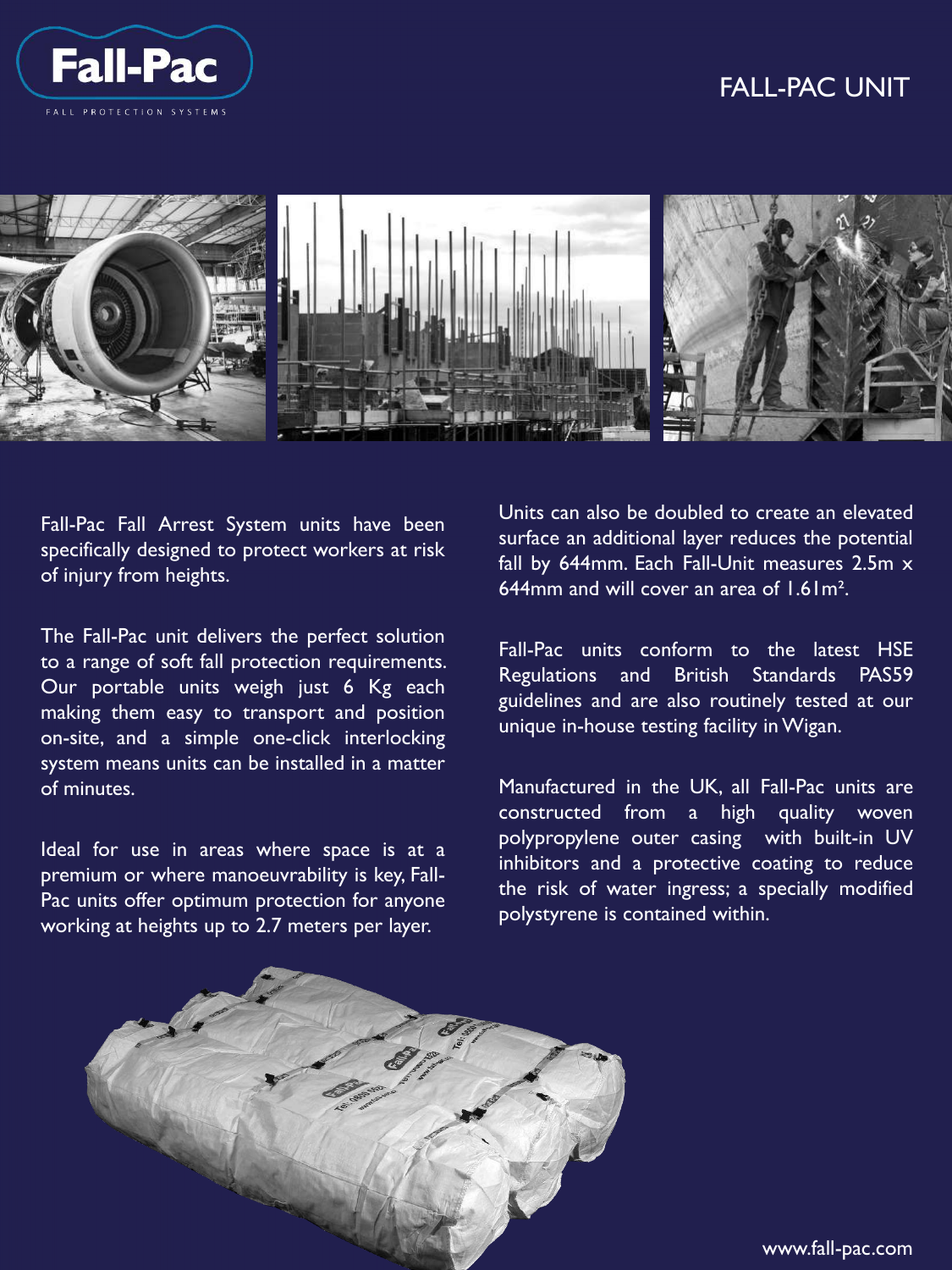

# **FALL-PAC UNIT** FEATURES & STILLAGE



### FALL-PAC UNIT FEATURES

- Lightweight  $-$  just 6 Kg per unit
- Protection from falls of up to 2.7m per layer
- Quick and easy to install
- Easy to transport
- Cost Effective
- UV resistant
- Fire retardant
- 100% recyclable
- Conforms to PAS 59
- 5 years working life when correctly stored and maintained

#### FALL-PAC STILLAGE



With correct storage and maintenance, the average lifespan of a Fall-Pac unit is around 5 years; nearly double that of many other soft-fall systems on the market.

Fall-Pac's stillage equipment ensures that you get the maximum performance from your Fall-Pac units, saving you time and money, and our stillage system has been specially designed to store and transport up to 20-24 Fall-Pac units with ease.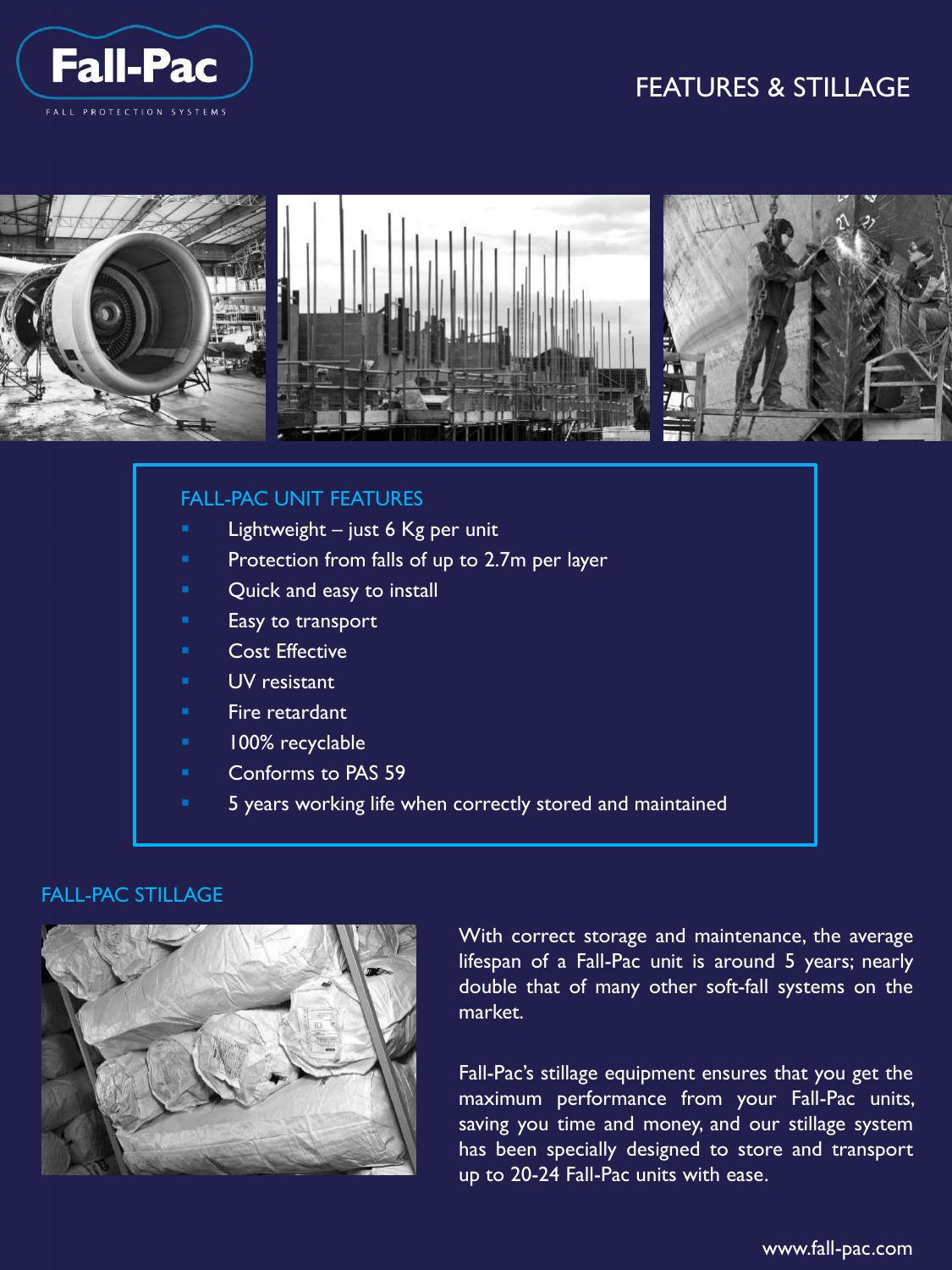

# **FALL-PAC UNIT** SERVICES



### IN-HOUSE TESTING

Fall-Pac's headquarters in Wigan are home to the UK's only independent on-site testing facility for fall protection units. Our state of the art testing facility allows us to stay one step ahead of the competition by performing regular, extensive safety checks on our products to ensure they meet requirements – giving our customers 100% peace of mind.

### ON-SITE INSPECTIONS

For any business buying or hiring Fall-Pac units; correct installation and regular inspections are an essential part of keeping your employees safe. With correct installation and maintenance the average lifespan of a Fall-Pac unit is around 5 years; nearly double that of many other soft-fall systems on the market.

### INTER-SITE MANAGEMENT

Our Inter-site management service delivers the perfect solution for any multi-site soft fall-protection project. Whether you are managing a multi-site project or looking to move your Fall-Pac units from one location to another elsewhere in the UK, our experienced team are on hand to manage the project for you from start to finish.

### RECYCLING

Here at Safety Pack Limited we take being environmentally friendly seriously. Going green or being environmentally friendly is a rewarding challenge and objective for any modern day business and that's why our recycling service has been designed to make it as convenient as possible for our clients to recycle each Fall-Pac unit once it has reached the end of its lifecycle.

#### **TRAINING**

up training for new employees to stay up-to date with the latest HSE regulations. For any business buying or hiring Fall-Pac units; employee training is essential to ensure a successful Fall-Pac installation. Here at Safety Pack Limited we can provide coaching days for employees from the very first time you buy from the Fall-Pac protection safety range. We are also able to offer follow-